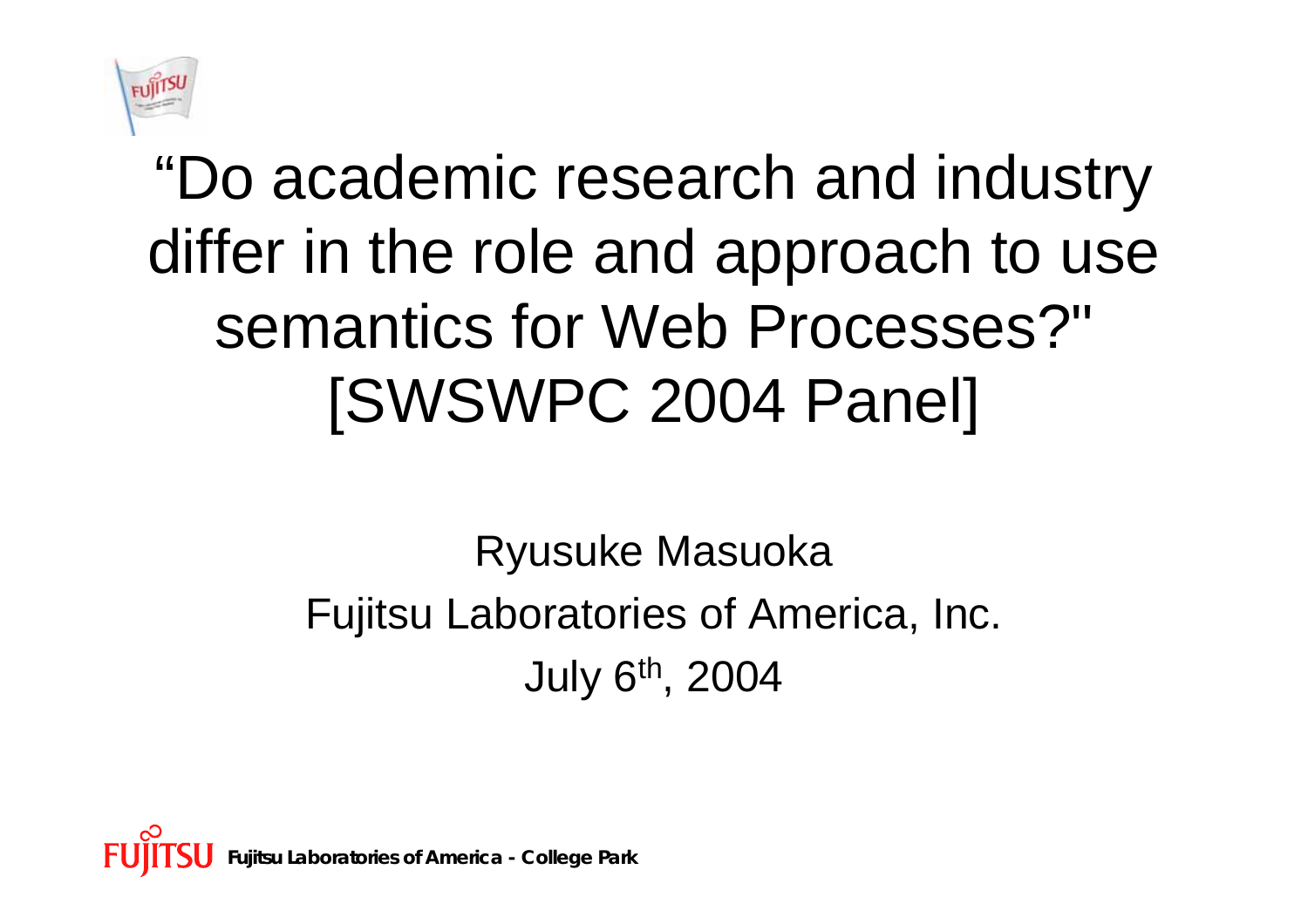### **Issues: Academic Research vs. Industrial Development**

- Do they differ?
- Should they differ?
	- Yes. If they are not, no reason for two kinds of institutions
- What are the main differences?
	- Academic: Theoretical aspects, basic technologies and tools
	- Industry: How to deliver the values to the customers with less resources
- If they do not differ enough, will intellectual pursuit and innovation be stifled?
- If they differ too much, will academic research become abstruse and possibly irrelevant.
- Pitfalls to be avoided?
- Facilitators of long-term cooperative R&D.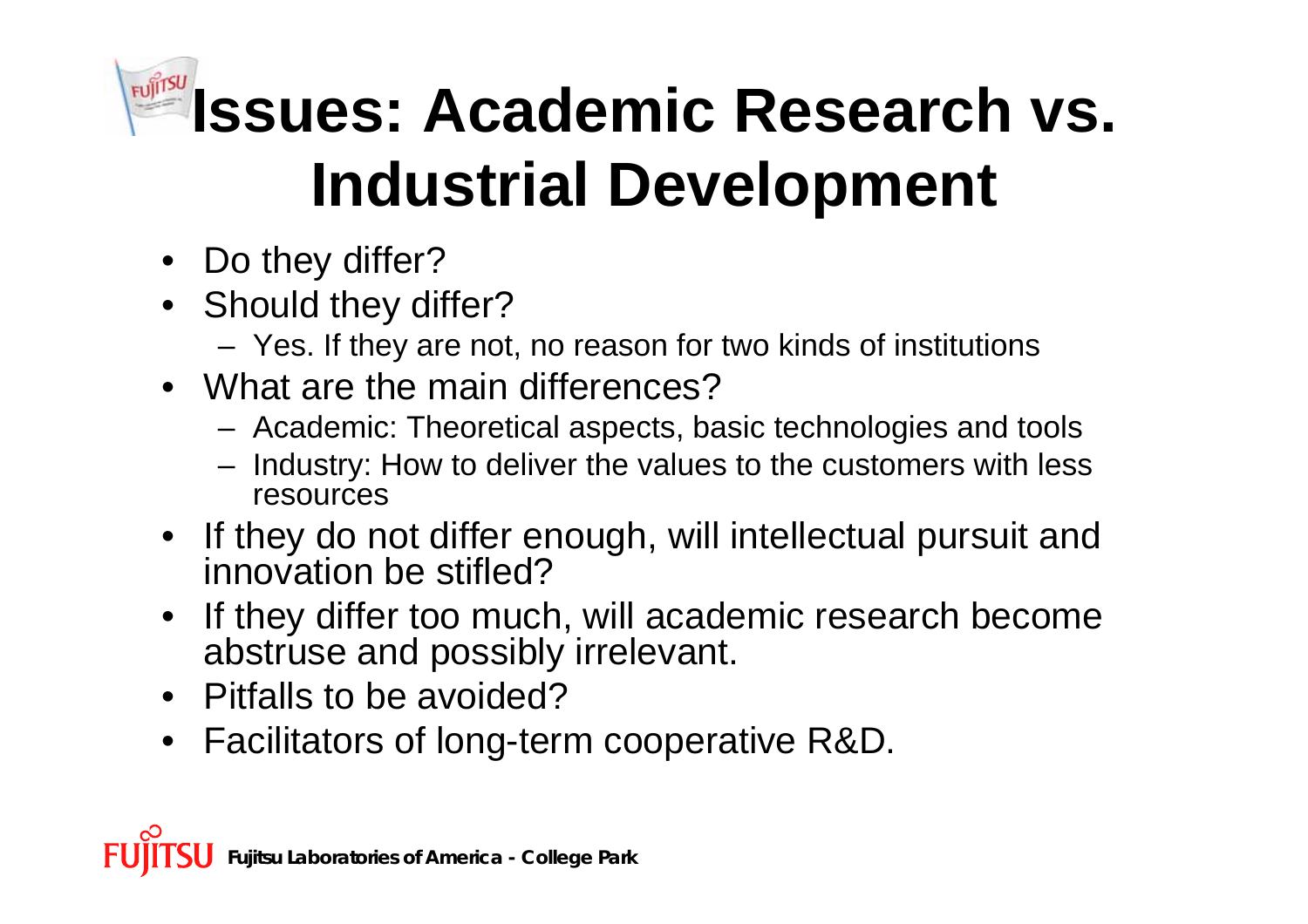

# Task Computing

- Enabling users to dynamically compose and execute tasks from available service functionality using semantic descriptions
	- http://tc.flacp.fujitsulabs.com
- Came out of collaboration between Fujitsu Labs of America, College Park and MINDSwap Group
	- MINDSwap, University o f Maryland (Headed by Prof. Hendler)
		- http://owl.mindswap.org
	- *OWL-S API,* resulted
		- http://www.mindswap.org/2004/owl-s/api/
	- *OntoLink*, designed jointly, developed by FLA, College Park, later made open source
		- http://www.mindswap.org/2004/OntoLink/

**Fujitsu Laboratories of America - College Park**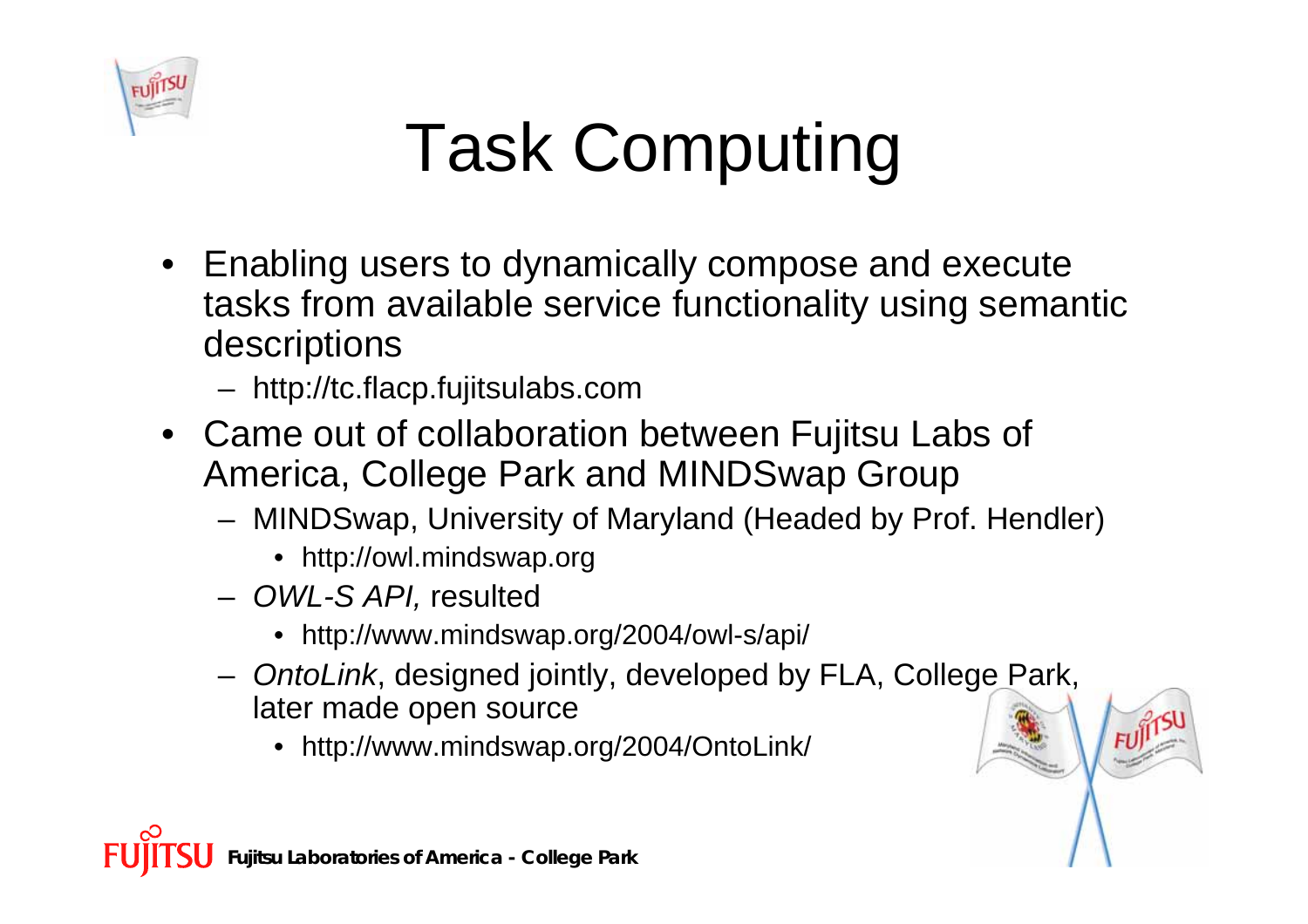

# For Industry

- Share the Vision
	- Visualize, give examples, mockups, etc.
- •Define the Interface
	- Do not step into other's area
	- Clearly communic ate what you want through the interface and then believe them in delivering it.
- Clarify IPRs and Deliverables
	- Universities are getting tougher on those issues
	- They need to be separate on the surface. But they are "really" separate, the collaboration is meaningless.
	- –Still be flexible
- Mutual trust and respect
	- Give, giv e, give, and then take

**Fujitsu Laboratories of America - College Park**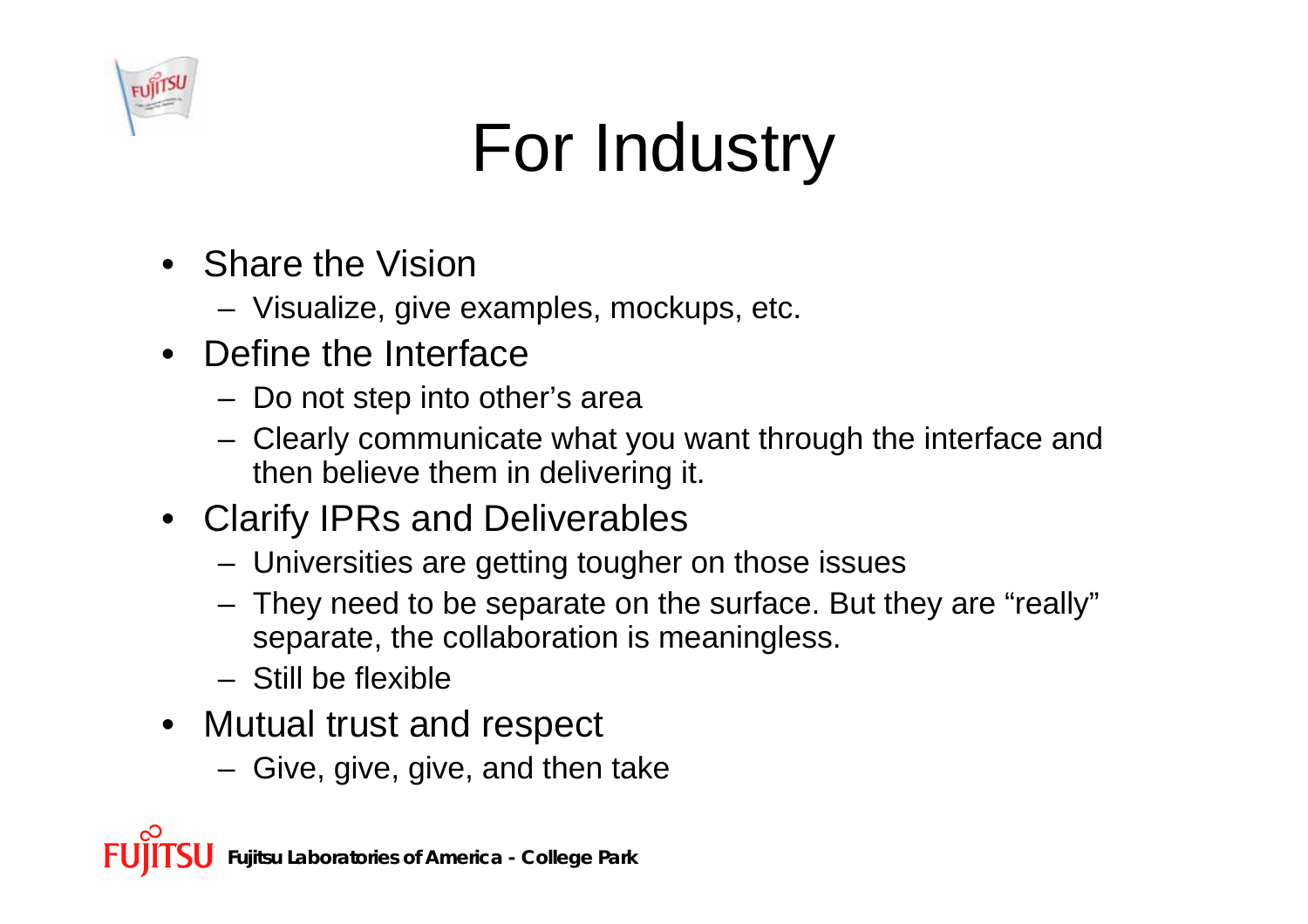

### Timeline/Deliverables

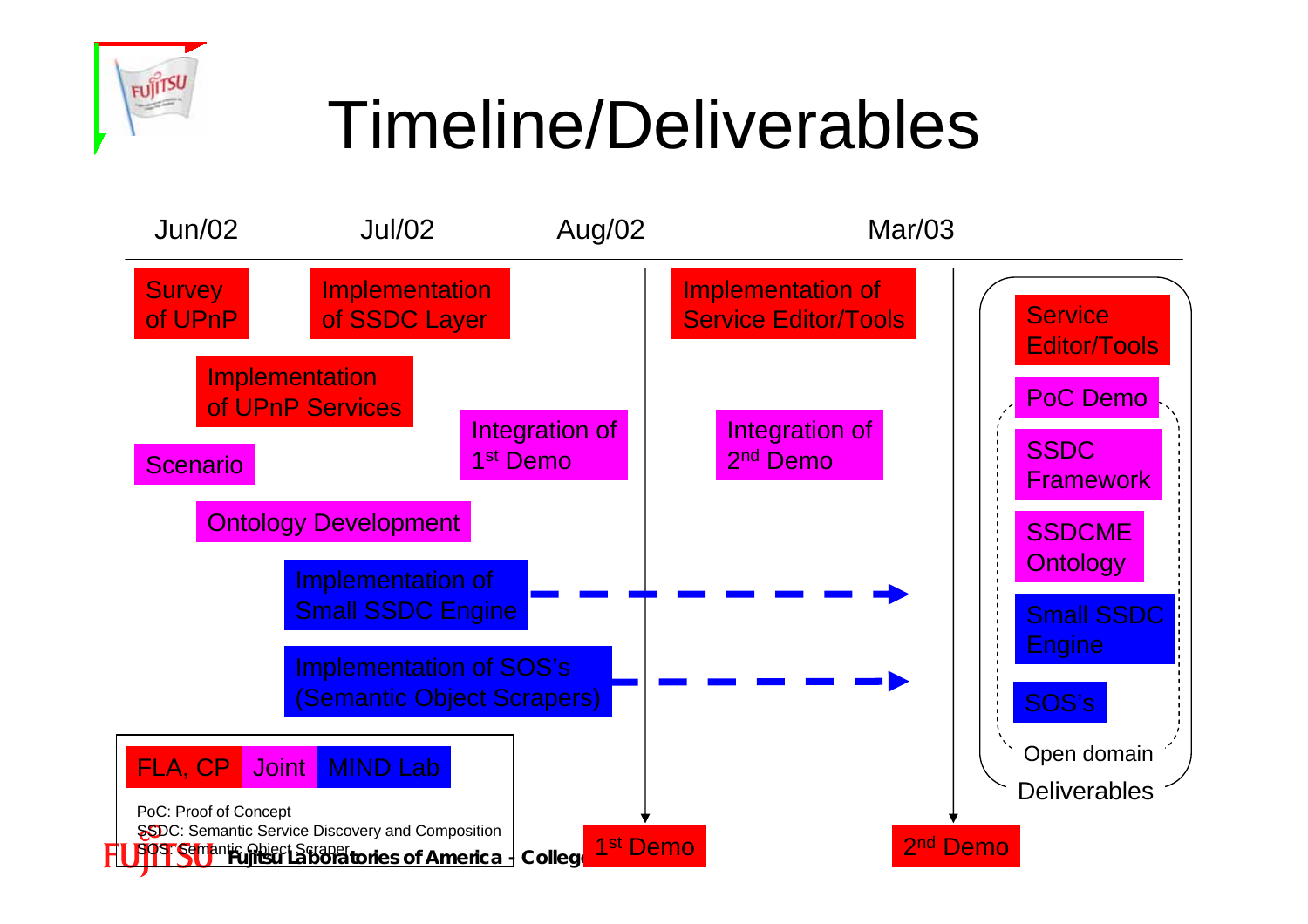